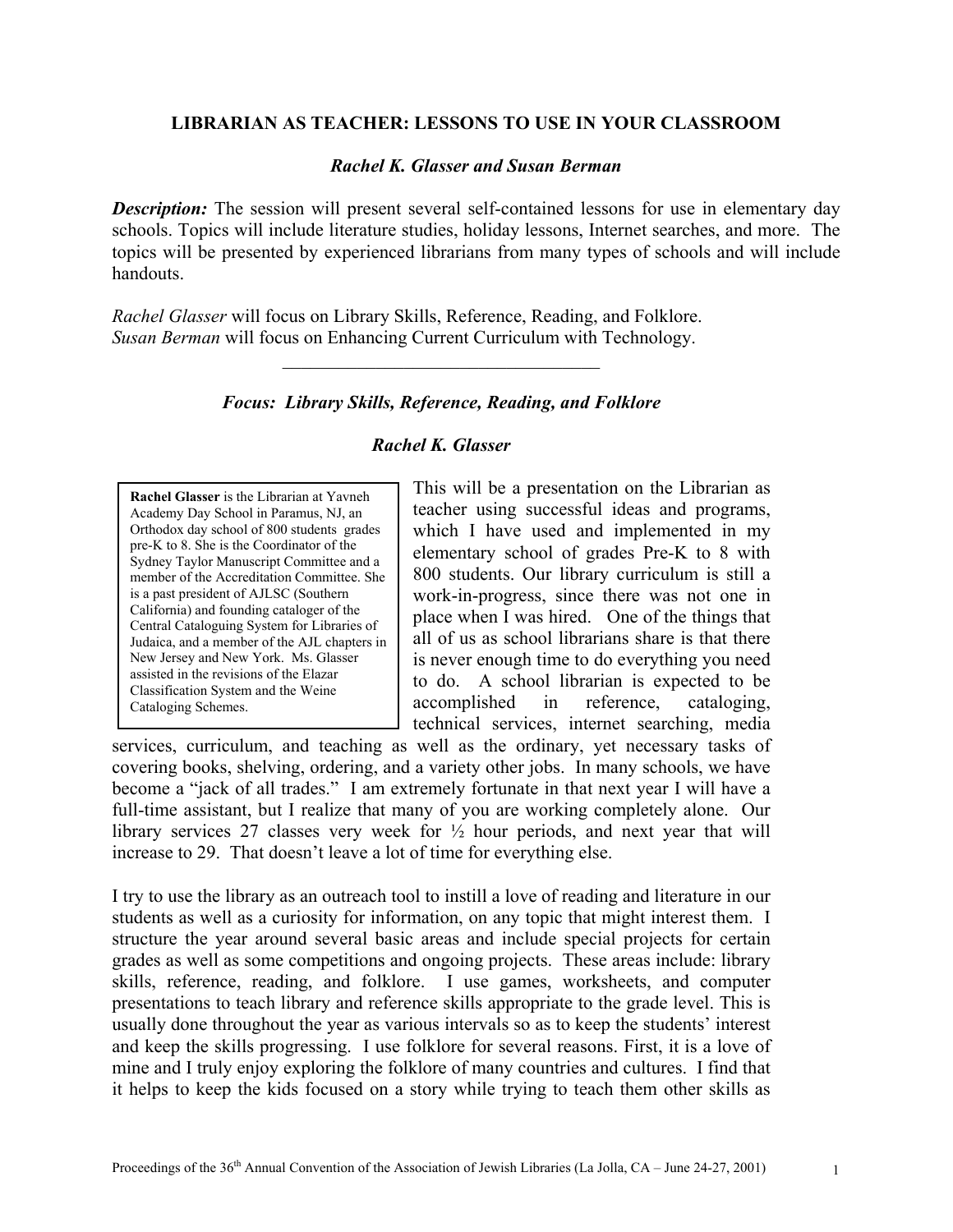well as work on characterization, plot development, and history. We have an extensive collection of folktales from many lands as well as many Jewish and Hasidic tales.

One project that the library sponsors each year is the Fourth Grade Storytelling Festival which has evolved from an elite group of students being chosen to present folktales to the rest of the school to a day festival involving every fourth grader. We received a grant from the New Jersey Arts Council several years ago, which pays for a professional storyteller to come into our school and teach our fourth graders how to become storytellers. We have chosen fourth grade because they are old enough to appreciate the stories and the methodology by which one can learn the stories. She presents five one-hour workshops on consecutive weeks in each fourth grade class. Following the first session, the library staff helps the students choose a short folktale, which they will work on for the next several weeks. She entertains them by telling two stories each week and then proceeds to teach them how to learn the stories through techniques that include story mapping, character and plot analysis, and special exercises. Each fourth grade teacher participates in the workshops so they can help with the follow-up during the week. The library staff assists as well. The students become so familiar and comfortable with their stories that they memorize them without even realizing it. The festival culminates in a Storytelling Day during which three or four fourth graders go into each classroom of Pre-K through the Fifth grades and present their stories. Everything stops in the school for that designated time and everyone enjoys the stories. All fourth graders dress in a similar manner, and we give each of them a festival ribbon to wear, which they can then keep as a memento. The library staff coordinates the presentations with the general studies staff, and when the kids have finished their stories, they all return to the library for a half hour of refreshments and relaxing after a job well done. Of course, not every storyteller is fabulous, but the entire grade is enthusiastic and focused on one goal, and the results are exciting.

Another important part of the library curriculum is poetry. Our library coordinates the Poetry Contest for the local library, which is open to grades 1-8 during National Poetry Month. We begin a month before and do an extensive unit on poetry in our classes including explanations on various types of poetry, ideas for poems, special types of poems, and how to enter a contest. We read many types of poetry to the students and work with the English teachers to insure that the students follow the contest rules, and we collect all entries. Our school typically submits over 225 poems and has numerous winners each year. Our local library even provides kosher refreshments at the awards evening since our day school is such a large participant in this event.

For the past five years, we have created a Library Newsletter in June, which is sent to all families in the school. We include articles on special library events of the past year, reprinted articles on children's literature and items of parental interest such as summer activities, fun websites for kids, informative websites for parents, and summer reading lists by age level. We also include a brightly colored bookmark, which we have designed for the students to write down at least five books that they have read over the summer. If they return it to the library during the first month of school in the fall, then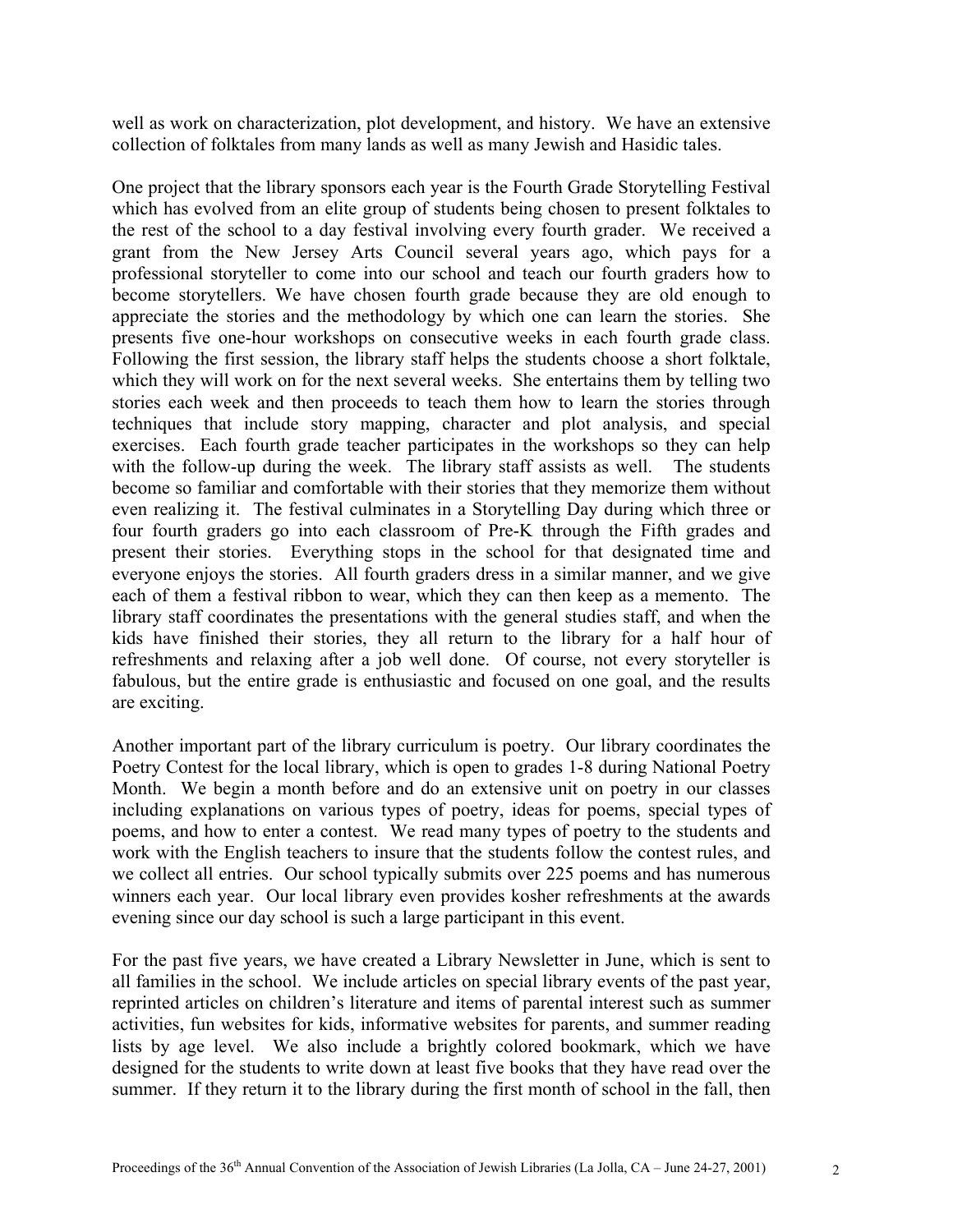they receive a small prize. We post them on a bulletin board in the library, and during the first week of classes the kids share some of the titles that they have read and their opinion of them. It's great fun and a good incentive for summer reading.

One of the problems I encountered when I first came to Yavneh was that not enough of our students used the library. My supervisor, the Assistant Principal for General Studies, believed that every student in our classes should be required to take out a book every week. While this may be a lofty goal, it does not really work easily. I developed a program, the Library Curriculum Chart, for the  $3<sup>rd</sup>$ ,  $4<sup>th</sup>$ , and  $5<sup>th</sup>$  graders to encourage and require usage of the library along with an incentive program. All students in those grades must read 14 books of certain genres throughout the year. They include biography, non-fiction, folklore, poetry, mystery, award-winning fiction, fantasy, general fiction, and two books of Jewish content. The students can choose any ageappropriate titles within these categories. A chart is kept with the names of each student in the class, and the kids can check the chart at any time during their library period. When they return their books at the beginning of the class, the books they have read are entered on the chart according to their barcode number. In this way, we can look up particular books if a student needs to refer back to it. They can use a book that has been assigned by a teacher for a book report or project, as long as it fits into one of our categories. The only rule is that the books must be taken out of the Yavneh Library. There really is not a way to be absolutely certain that the kids read the books, although most do. I ask them where on the chart it belongs, and if they have no clued what type of book it is, I can usually tell that they haven't read it. Most kids are quite honest and will tell me themselves if they didn't like the book and never read it or never finished it. When the Curriculum Chart is introduced, I use it to teach the various genres as well as how the collection is arranged and where items are located. The purpose of the program is to encourage the students to utilize the entire library and read books that they might not pick up on their own. I do have parents who occasionally call me and say that they take their children to the public library and that those books should count for our curriculum. However, I have been very strict about it and explain to them that this is part of the school general studies curriculum. We do use some incentives for the students. Our school uses a point system of Nekudot to reward students. The points can be used toward the purchase of books at the two book fairs or at the after-school canteen. After they complete the first five books on the chart, they receive a 25-point card, after the next five books, they get an additional 25 points, and after completion of the chart, the student gets 50 more points. In the past, we have given a pizza lunch party to the class, which finishes the entire chart first, with the second and third place winners getting a fun dessert. I am thinking of discontinuing the party and giving the kids a certificate after completion. I have found that the students will encourage and help each other find books appropriate for the chart, especially after someone has read something new and really exciting. It has been a good program, and I am very happy with the results. It's a good way to help the kids move along in their reading without being afraid to try something new.

Our "Book of the Lunch" Clubs have developed over the past two years with the cooperation and assistance of the school social worker. She was looking for a way to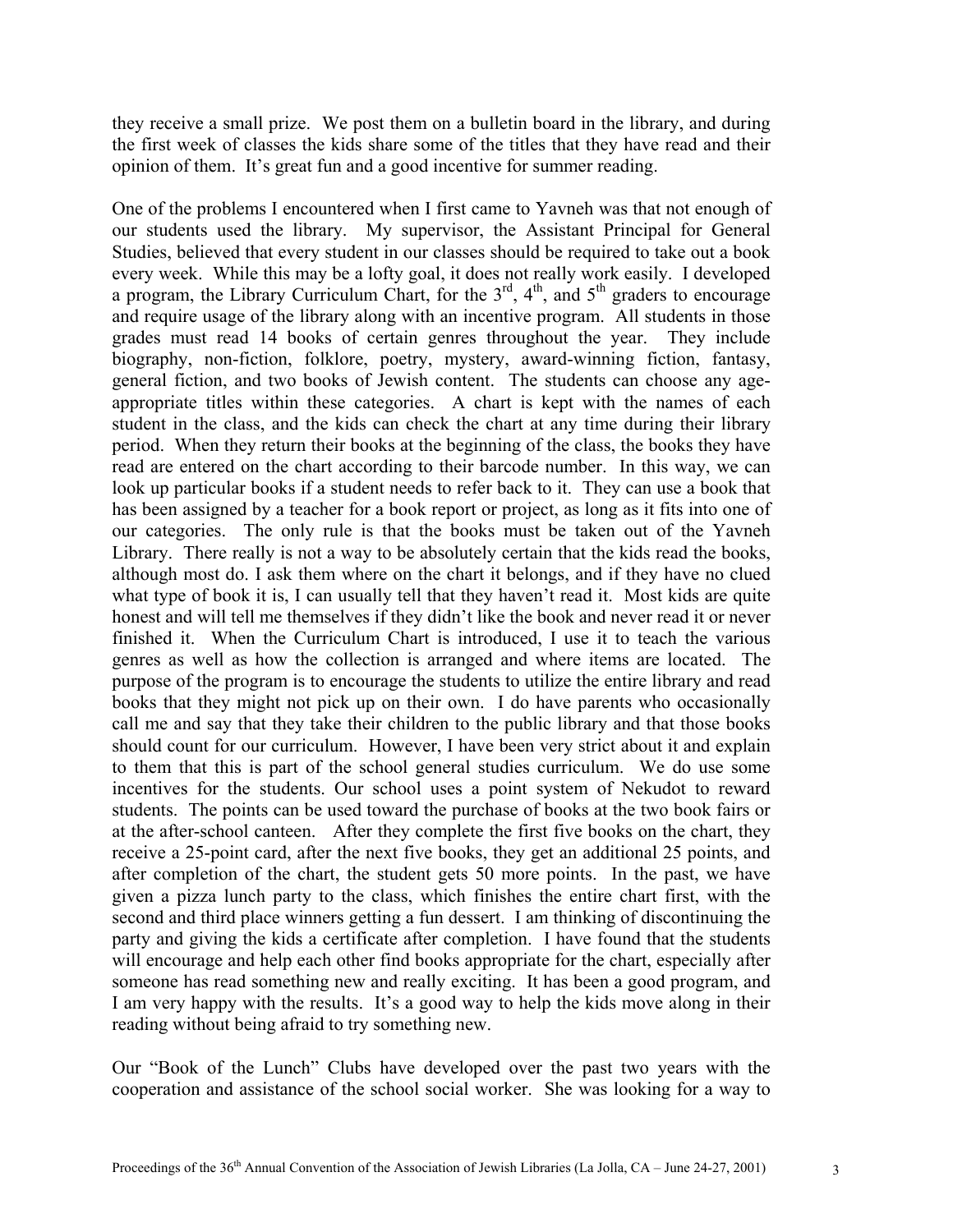develop some social skills in certain students in a subtle and effective manner. After some brainstorming sessions, we came up with the idea of books clubs. The first year was by invitation only for two separate clubs for  $4<sup>th</sup>$  and  $5<sup>th</sup>$  graders. We chose a book, which would spark good discussions of social issues and arranged for the students to read it. Once a month, the students would come to the library at the beginning of the lunch and recess period, a total of about 40 minutes, and we would eat and discuss the book in an informal, non-threatening setting. A library staff member, who introduced the themes, characters, and setting and the social worker, who highlighted the social issues and personal connections, led the discussions. Occasionally students who show up who admitted to not having read the book, and we were rather lenient with allowing them to attend anyway. I think I would be a bit stricter next year in order to develop the sense of responsibility of being part of a group as well as being able to fully participate in the discussions. It is a lot of fun to lead these book clubs since the kids are very relaxed and usually quite honest and open in their comments. The social worker was pleased with the results as well. The next year, after pressure from parents who had heard about the book clubs, we opened it up to any students in the two grades. The results were not as good since students did not feel the same responsibility to attend or read the books. The groups became too large at times, and too small at others. Although we tried to do a book every month or six weeks, it was very difficult due to the school schedule. Our goal for next year is to have five book clubs per grade per year. At the end of the year, we invited an author (either a parent or a connection through a parent) to come to the final meeting to speak the combined clubs.

Our Birthday Club, whose idea I adapted from the program at Sinai Temple Library in Los Angeles, California has been a huge success in terms of fundraising as well as public relations for the library. We obtain a list of all students in the school according to the month of their birthdays. About two weeks prior to the beginning of the month, a form letter with the student's name filled in is sent to the parents wishing them a mazel tov on the upcoming birthday. We suggest a donation of \$18 to be sent to the library in honor of the student. A personalized bookplate, which we make on the computer, is placed in an age-appropriate new book, which is then presented to the student at his/her library class. The student is the first to check out that book from our library, and it is then placed in the general collection. In the younger classes, we often read the books out loud. It's been a wonderful publicity tool for our library. We have raised over \$4000 each year since the program began. I wasn't sure if it would hold its own after the first year or two, but it is still very popular. One of the questions always asked at the beginning of the library period is: Are there any Birthday Books this week? The kids love to open books in the collection and see their friends' or siblings' names in them from past years. It helps to make the children feel that the library and collection belongs to them! It is a voluntary program; however, and sometimes a child will be upset if his/her parent does not send in the money. We explain that all the books in the library belong to everyone in the school, and maybe next year their family will participate, or perhaps the children can save for a book by themselves.

I use the weekly Faculty Bulletin to alert staff to new acquisitions in the library as well as to highlight special part of the collection such as our Cookbook Collection. We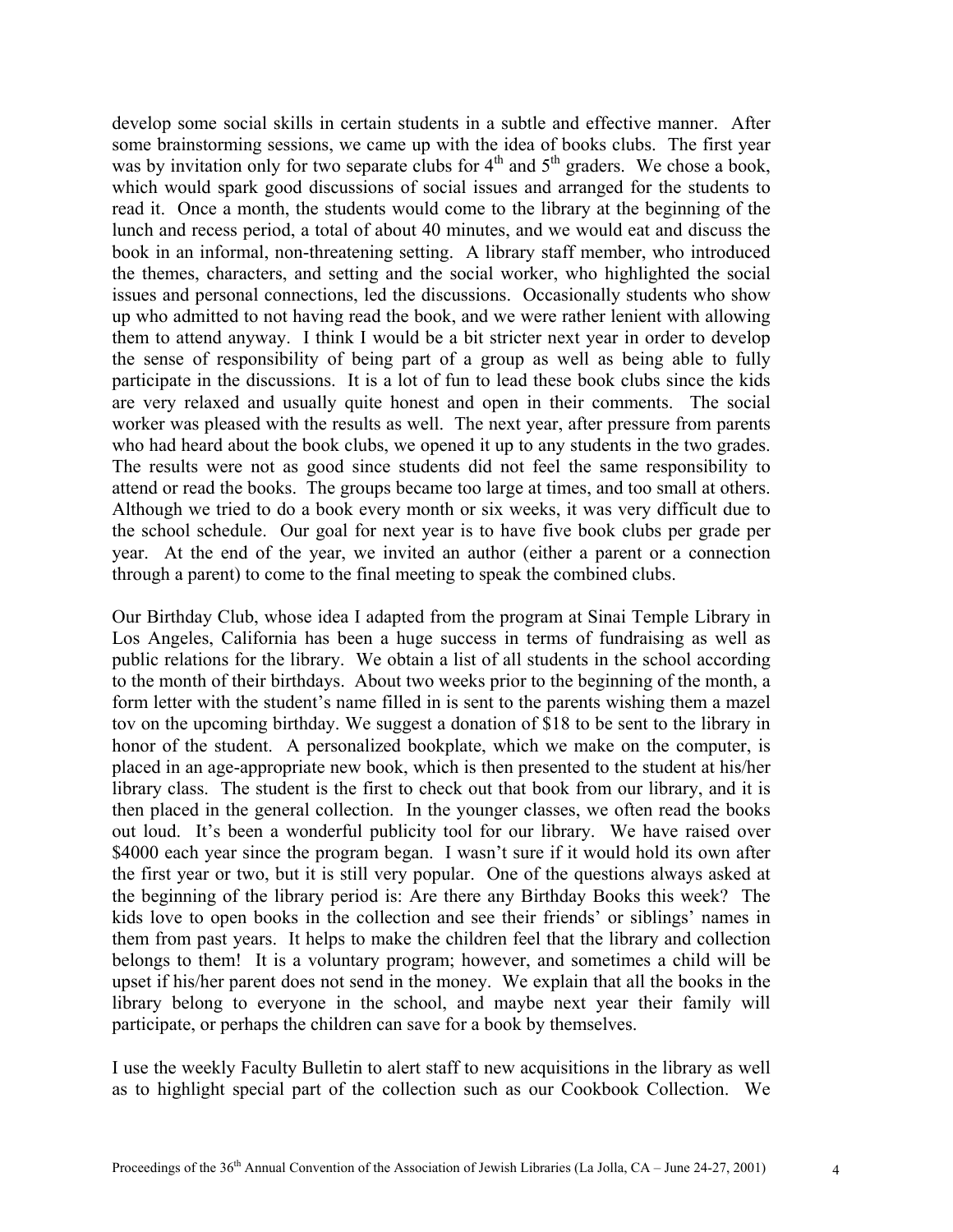currently have over 50 kosher and healthy cookbooks. This started through a faculty member request and quickly grew into a large collection, which has served as a great outreach tool. Often times, a teacher will come in to borrow a cookbook and then ask about other library materials. We placed it strategically near the Teachers' Center in order to maximize visibility.

The library sponsors an Author Day each year with the cooperation and funds of the Yavneh Parent Association. In the past few years we have had Elaine Greenstein, Douglas Florian, Bernard Waber, Dan Gutman, and others. Next year, we will host David Adler. Sometimes we will have two authors, depending on their target audience. We coordinate the schedule and any book sales. Last year, we sponsored a contest for the fifth grade. The students had to write, in 100 words or less, why they would like to have lunch with an author. With the help for the  $5<sup>th</sup>$  grade teachers, we chose 5 winners to join our guest author for lunch in the library. The kids had a great time and loved having a real author all to himself or herself.

There is never enough time in a school day to accomplish everything. Aside from the weekly classes and special events, there are always the teachers and administrators who call on us for quick research and need the answers yesterday. I would love to be able to send a notice to specific teachers when materials come in which would be helpful to their curriculum. I used to attend some of the grade meetings to be apprised of the curriculum for the month and special needs of the teachers. Our school is just too large now. At the beginning of the year, I encourage the teachers to let us know a few weeks before starting special curricula units so that we can be prepared to appropriate materials and gear our library classes in support of their needs. Some teachers are very interested and thrilled for the help and support, while others will throw a topic as you as they drop off their class at the door to the library. I feel that the librarian can never stop trying to support and enhance the curriculum in any way possible. As frustrating as it may be at times, there is a great deal of excitement and satisfaction working in an elementary school library. I really love it!!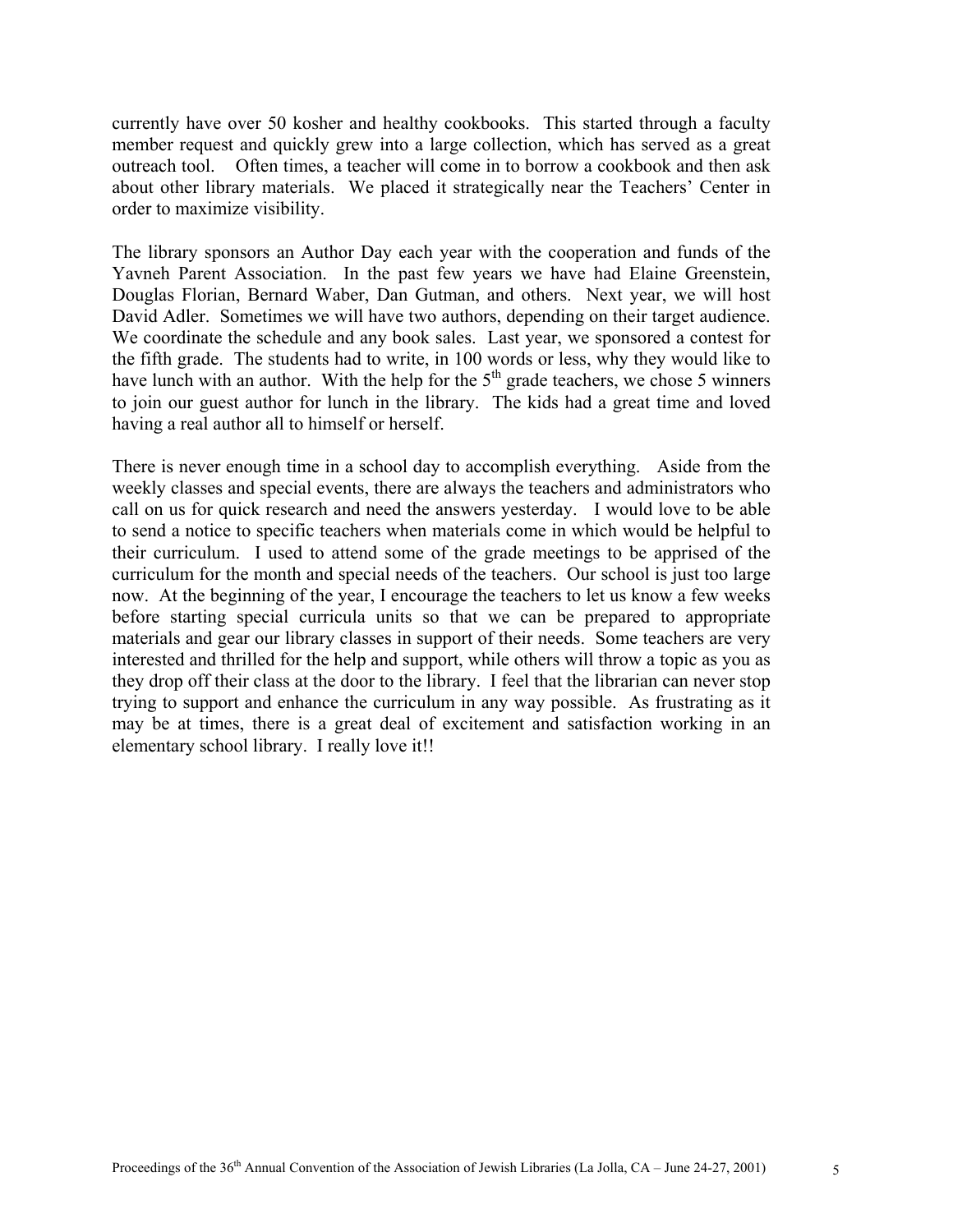## *Focus: Enhancing Current Curriculum with Technology*

### *Susan Berman*

**Susan F. Berman**, holds a B.A. in History/Education from S.U.N.Y. Stony Brook 1973, M.L.S. from University of Maryland at College Park 1974, and a graduate certificate in Management from University of Baltimore 1980. She worked as a young adult public librarian at Enoch Pratt Free Library 5 Years, in Baltimore Public elementary schools 5 years, with troubled youth at Good Shepherd Center, residential treatment 6 years. Susan has been Director of Library Services at Baltimore Hebrew Congregation since 1997. She serves the Day School, Religious School, Pre-School and Adult Education Programs of this reform congregation consisting of 1700 families. Susan is a member of AJL, MLA (Maryland Library Association), MEMO (Maryland Educational Media Organization), and AIMS Librarian's group (Association of Independent Maryland Schools).

The following lessons were created to enhance our current curriculum with technology. I developed several lessons using Filamentality, a free program available on the Internet, which provides a template for three types of on line activities. They are a hot list, a web sampler and a web quest.

A hot list is a list of websites that can be sorted into different categories. Often, I would generate a list of websites for a particular unit and my students would have trouble transferring the addresses to the computer. Sometimes students would also elect to use the many search engines available and find too many sites or sites with questionable validity. This list is at one site that you can punch up on the Internet before your students come to class. This saves the time of typing in the addresses and the students can go directly to the information you

want them to have. It can be used for an overview or introduction to a unit of study, or for a more in-depth study of a particular subject. One such example is the one I created on Southern Plantations, which can be found at http://www.kn.pacbell.com/wired/fil/pages/ listsouthernsu.html.

A more complex activity that can be created is a web sampler. You can put an assignment on the Internet and ask questions about the information in particular web sites. My bibliography sampler is an example of this. It can be found at

http://www.kn.pacbell.com/wired/fil/pages/sambibliogrsu.html.

The third activity, which requires a time period of several weeks to work on, is a web quest. I divided my class into several teams who had to research a particular point of view. Each faction had a unique set of web sites to visit and gather information. Each team used critical thinking skills to come up with solutions to the problem posed. One such example of a web quest is the one I put together on Jerusalem. The address is

http://www.kn.pacbell.com/wired/fil/pages/webjerusalesu.html.

Another way that I have used the Internet this year is with a research activity called Fact Finders. Students were challenged to find various types of information and in the process learn how to use the different references and resources in the library. I divided my classes into four teams (cooperative groupings) and called this activity a contest. Each week I gave teams a set of unique questions to answer and a "suggestion" or two on how to answer the questions. Teams earned points for each question they answered correctly. I started out slowly with just two questions and built up to more. I also provided the materials each team needed to find the answers to the questions. We started with the social studies textbook and questions using the table of contents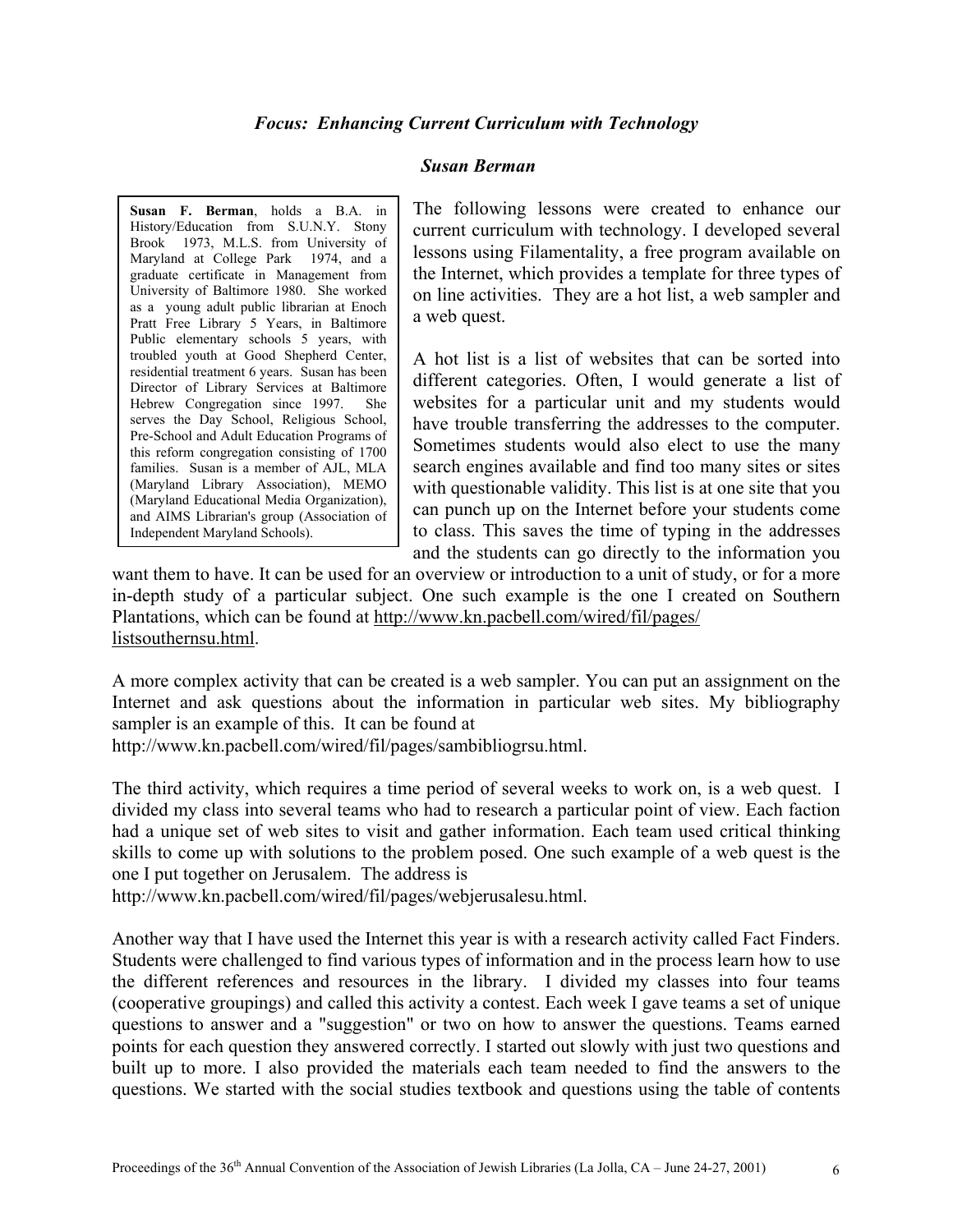and index. In the fourth week each team had six questions. I left an Almanac on each table and told the children that they could use any resource in the library to answer their questions. No "suggestions" were given but each team could ask me or the library aide for help. We also had other teachers and adults wander into the library who stayed to help and became engaged in the activity. I was very excited that the teams decided to divide up the questions amongst themselves and seek out other resources such as the Internet, the online encyclopedia and hard copy encyclopedias. Of course, I had checked ahead to see if the answers could be found by more than one key word in the question. For instance, everyone got a question about a past president. The name of the persons given were familiar to most of the students and without much prompting the children discovered that they could find the answer by looking up U.S. Presidents in the Almanac (use of prior knowledge), but a few still took the route of looking up the person's name in a biographical dictionary.

I was really impressed with the level of motivation of the students. The time usually passed so quickly that all the classes ran overtime and wanted to stay. The students worked together cooperatively. They developed their own approaches to research by using different keywords. They learned how to use an index successfully. The children became familiar with different types of reference books and doing on line searches. I also believe that the children will be more likely to remember different types of resources when it is time for them to complete a research paper. The final activity culminated with a marathon of questions. These were scored and the teams earned prizes.

## Final Fact Finders Marathon Directions

You may use any resource in the library: the library catalog, reference books, encyclopedias, almanacs, atlases, dictionaries, directories, SIRS, Grolier's On-Line, or any Internet website to help answer your questions.

You may divide up the questions between your teammates.

Don't forget to look for KEYWORDS in the question.

Hint: Use these words to find information in the index of books, or as keywords to perform a search in Grolier on Line or SIRS or any search engine on the computer.

Marathon Fact Finders Team 1

- 1. Which is the bigger part of the brain, cerebrum or cerebellum?
- 2. Beijing is the capital of what country?
- 3. Was Dianna a Greek or a Roman goddess?
- 4. What is normal air pressure?
- 5. How tall is the space shuttle system?
- 6. On what continent is the country Colombia?
- 7. What color is the flower of a compass plant?
- 8. What did Arnold Lobel do for a living?
- 9. What is a mentor?
- 10. How many moons does Neptune have?
- 11. How many sides does a pentagon have?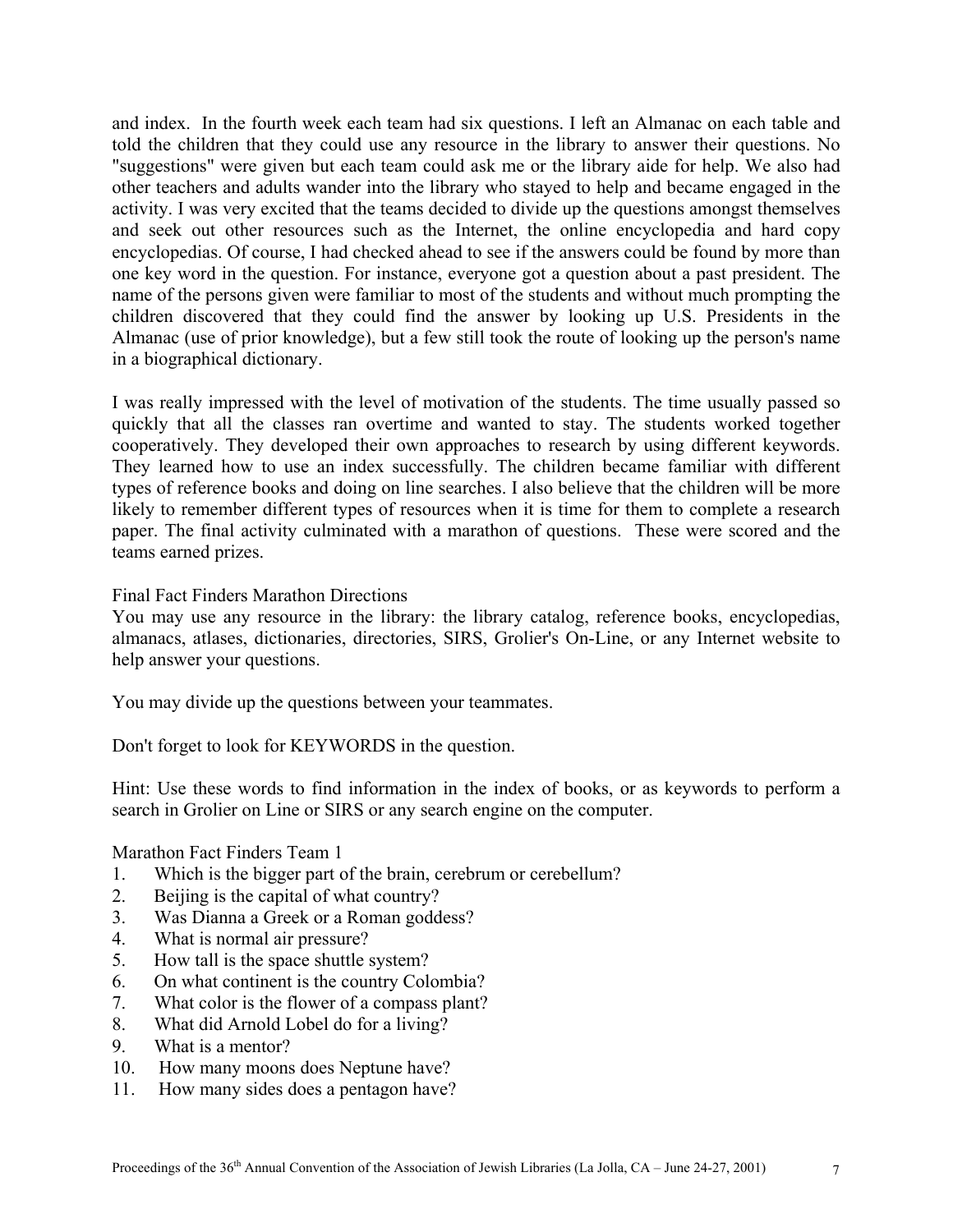- 12. Is a gila monster a reptile or a bird?
- 13. How many justices are on the Supreme Court of the U.S.?
- 14. How many symphonies did Ludwig Von Beethoven compose?
- 15. What baseball team did Joe DiMaggio play for?
- 16. Was Ivan Turgenev a novelist or a composer?
- 17. What country was Joseph Stalin dictator of?
- 18. What is a whelk?
- 19. What is the speed of light?
- 20. What will you need if you want to travel around Venice?

Marathon Fact Finders Team 2

- 1. Are turtles mammals or reptiles?
- 2. Who is the Governor of Florida?
- 3. Which is longer, a meter or a yard?
- 4. Who invented the electric light?
- 5. On what continent would you find kangaroos living?
- 6. What is the largest moth?
- 7. How many teeth do humans have?
- 8. What is a tsunami?
- 9. What animal breathes through gills?
- 10. How far is the earth from the sun?
- 11. What is the word for a male duck?
- 12. When was the zipper invented?
- 13. What is the population of the United States?
- 14. How many professional baseball teams play in the National League?
- 15. What is the official language of Quebec, Canada?
- 16. Who did Anne Mansfield Sullivan teach?
- 17. Do Stalactites grow on the floor or the roof of a cave?
- 18. How many wings does a dragonfly have?
- 19. What book won the first Newberry Award?
- 20. What is the area in square feet of New York City?

Marathon Fact Finders Team 3

- 1. What is the capital of Brazil?
- 2. How many kinds of elm trees are there?
- 3. Do about 80,000 or 800,000 or 8,000,000 people live in Tokyo?
- 4. How tall does a tobacco plant grow to?
- 5. In what state is the U.S. Military Academy located?
- 6. What is a vein?
- 7. What is the color of a litchi fruit?
- 8. The Yangtze River is the longest river in what country?
- 9. In what ocean does the turbot fish live?
- 10. Genetics is the study of what?
- 11. Which is the largest Great Lake?
- 12. Was Jules Verne an author or a scientist?
- 13. How many feet are in a mile?